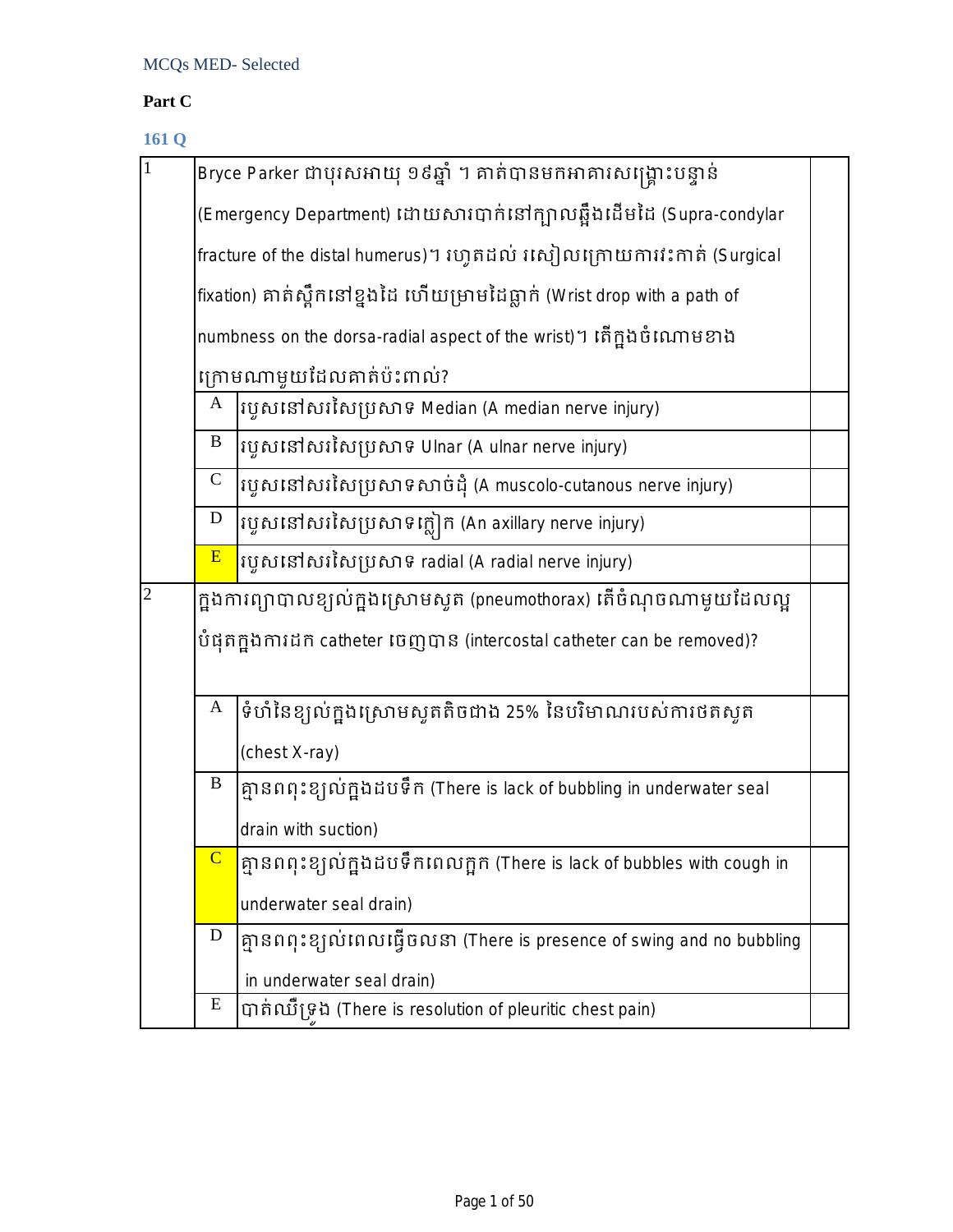| $\overline{3}$ | បុរសម្នាក់អាយុ 72ឆ្នាំ ឈឺនៅស្មាខាងស្តាំមួយរំពេច ខ្លាំងឡើងៗហើយមានសភាព           |                                                                                 |  |  |  |  |
|----------------|--------------------------------------------------------------------------------|---------------------------------------------------------------------------------|--|--|--|--|
|                |                                                                                | ខ្សោយ។ ពេលពិនិត្យ ស្មារបស់គាត់មិនអាចធ្វើចលនាបានទេ (trouble initiating           |  |  |  |  |
|                |                                                                                | abduction at the shoulder) ប៉ុន្តែដៃអាចលើកបាន 90 dégree (abduction strength     |  |  |  |  |
|                | is near normal)។ តើមានការប៉ះពាល់ រហែកនៅសរសៃពួរ (tendon) ណាមួយ                  |                                                                                 |  |  |  |  |
|                | ដែលជាហេតុអោយមានការធ្លាក់ចុះដូចខាងលើ?                                           |                                                                                 |  |  |  |  |
|                | A<br><b>Biceps</b>                                                             |                                                                                 |  |  |  |  |
|                | B                                                                              | Deltoid                                                                         |  |  |  |  |
|                | $\overline{C}$                                                                 | Supraspinatus                                                                   |  |  |  |  |
|                | ${\bf D}$                                                                      | Infraspinatus                                                                   |  |  |  |  |
|                | ${\bf E}$                                                                      | <b>Triceps</b>                                                                  |  |  |  |  |
| 5              |                                                                                | ស្ត្រីម្នាក់អាយុ 26ឆ្នាំ មានប្រវត្តិស្តាប់សូតឮ wheezing តាំងពីក្មេង។ នាងមាន     |  |  |  |  |
|                |                                                                                | seasonal rhinitis រយ:ពេលថ្មីៗ ។ នាងត្រូវឡានសង្គ្រោះ (ambulance) ដឹកមកពី         |  |  |  |  |
|                | ផ្ទុះនៅពេលយប់ត្រជាក់ដោយសារតែពិបាកដកដង្ហើមខ្លាំងឡើងៗ ។                          |                                                                                 |  |  |  |  |
|                | តើចំណុចខាងក្រោមណាមួយបញ្ជាក់ថាជំងឺហឺតធ្ងន់ធ្ងរ (severe asthma attack)?          |                                                                                 |  |  |  |  |
|                | A                                                                              | ចង្វាក់ដង្ហើម RR: 8/នាទី                                                        |  |  |  |  |
|                | $\, {\bf B}$                                                                   | សំពាធឈាម 85/60 មីលីម៉ែត្របារ៉ត                                                  |  |  |  |  |
|                | $\mathsf{C}$                                                                   | Inspiratory rhonchi on auscultation                                             |  |  |  |  |
|                | $\mathbf D$                                                                    | សូតទាំងសងខាងឮ Crackle (basal crackle)                                           |  |  |  |  |
|                | E                                                                              | 88 ភាគរយ oxygen saturation                                                      |  |  |  |  |
| 6              |                                                                                | ស្ត្រីម្នាក់អាយុ 26ឆ្នាំ មានប្រវត្តិមាន wheezing bronchitis តាំងពីក្មេង។ នាងបាន |  |  |  |  |
|                |                                                                                | ទៅកន្លែងកំសាន្តពេលយប់ ហើយកើតមានសញ្ញាហឺតហត់ភ្លាមៗ ។ នាងត្រវបាន                   |  |  |  |  |
|                | ប្រើ salbutamol ឆ្ពង់(nebulised salbutamol)ក្នុងបន្ទប់សង្គ្រោះបន្ទាន់។<br>្រតិ |                                                                                 |  |  |  |  |
|                | ចំណុចណាមួយបង្ហាញអំពីប្រសិទ្ធិភាពល្អរបស់ថ្នាំ Salbutamol produces               |                                                                                 |  |  |  |  |
|                |                                                                                | bronchodilator?                                                                 |  |  |  |  |
|                | A                                                                              | Antagonizes muscarinic cholinergic receptors លើសាច់ដុំរលោងនៃផ្លូវ               |  |  |  |  |
|                | ដង្ហើម (airway smooth muscle)                                                  |                                                                                 |  |  |  |  |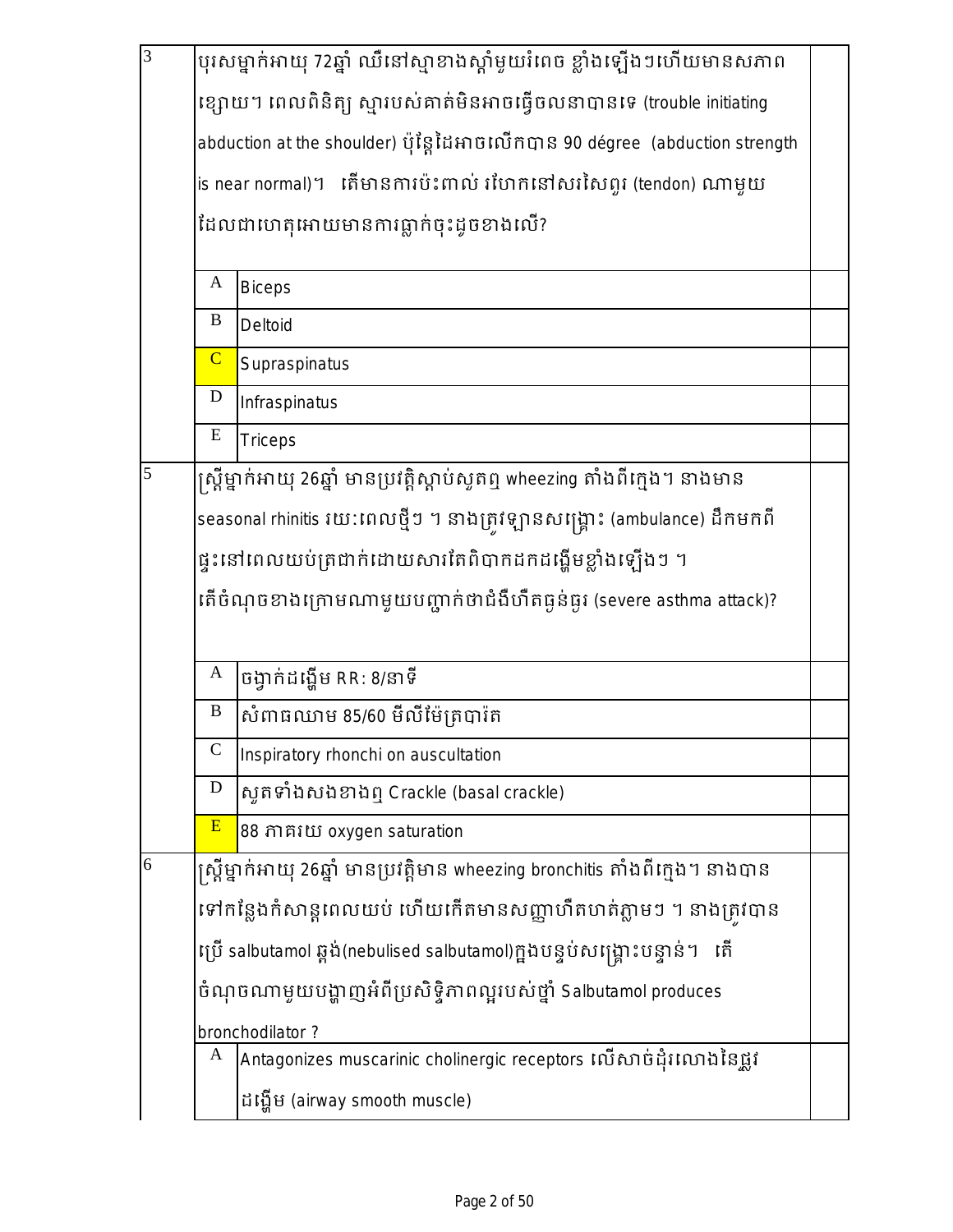|   | $\overline{B}$ | បង្កើន cyclic AMP ក្នុងកោសិការសាច់ដុំរលោងផ្លូវដង្ហើម (airway smooth                  |  |
|---|----------------|--------------------------------------------------------------------------------------|--|
|   |                | muscle)                                                                              |  |
|   | ${\bf C}$      | 9 ប់ស្កាត់ Sodium channels in airway epithelial cells                                |  |
|   | D              | បង្កើននូវ firing rate នៃ neurons in the brain stem respiratory center                |  |
|   | E              | Antagonizes beta adrenergic receptors នៅសាច់ដុំរលោងផ្លូវដង្ហើម (airway               |  |
|   |                | smooth muscle)                                                                       |  |
| 7 |                | បុរសម្នាក់មានអាយុ 25ឆ្នាំ  ជាមនុស្សមានអនាម័យល្អ ប៉ុន្តែមានរបូសនៅដៃខាង                |  |
|   |                | ឆ្វេង(forearm) ប្រវែង 3 សង់ទីម៉ែត្រ  ដោយសារអំបែងកែវ។                                 |  |
|   |                | តើចំណុចណាមួយជាការព្យាបាលត្រឹមត្រវ ?                                                  |  |
|   | $\mathbf A$    | ការការពារដោយប្រើ antibiotic                                                          |  |
|   | $\overline{B}$ | ការជ្រើសរើសយកការលាងសំអាតដោយ Saline                                                   |  |
|   | $\mathbf C$    | ការចាក់ Tetanus                                                                      |  |
|   | $\mathbf D$    | ការថតកាំរស្មី x-ray ករណីរបួសវែង                                                      |  |
|   | E              | របួសគូរតែដេរបិទ                                                                      |  |
| 8 |                | ការសំគាល់លើសរីរាង្គសូត តើចំណុចខាងក្រោមណាមួយដែលត្រឹមត្រវ?                             |  |
|   | A              | សូតផ្នែកខាងឆ្វេងធំ ហើយធ្ងន់ជាងខាងស្តាំ                                               |  |
|   | B              | ស្ទួតចែកចាយអុកស៊ីសែនក្នុងឈាមដោយ pulmonary arteries                                   |  |
|   | $\mathbf C$    | ស្ទួតត្រូវបានគ្រប់ដណ្តប់ដោយ parietal pleura                                          |  |
|   | D              | ក្លែបសូតកណ្តាល គឺជាក្លែបតូចជាងគេនៃសូតខាងឆ្វេង                                        |  |
|   | E              | កំពូលសូតនៅហូសពីឆ្អឹងជំនីទីមួយ (The apices of the lungs may pass                      |  |
|   |                | above the thoracic inlet( $1st$ rib))                                                |  |
| 9 |                | ស្ត្រីម្នាក់អាយុ 30ឆ្នាំ ក្តៅខ្លួន 2ថ្ងៃ ក្អួត ឈឺពោះខាងស្តាំ ។ការពិនិត្យមានឈឺ និងរឹង |  |
|   |                | នៅតំបន់តំរងនោមខាងស្ដាំ (right renal angle tenderness) ការវិភាគលើទឹកនោម               |  |
|   |                | បង្ហាញអោយឃើញ polymorph nuclear leucocytes និង nitrates ។                             |  |
|   |                | តើចំណុចខាងក្រោមណាមួយដែលគូរធ្វើការតាមដានបន្ទាប់?                                      |  |
|   | A              | Abdominal ultrasound                                                                 |  |
|   | $\overline{B}$ | Urine microscopy and culture                                                         |  |
|   | $\mathbf C$    | Intravenous pyelogram                                                                |  |
|   | D              | Serum creatinine levels                                                              |  |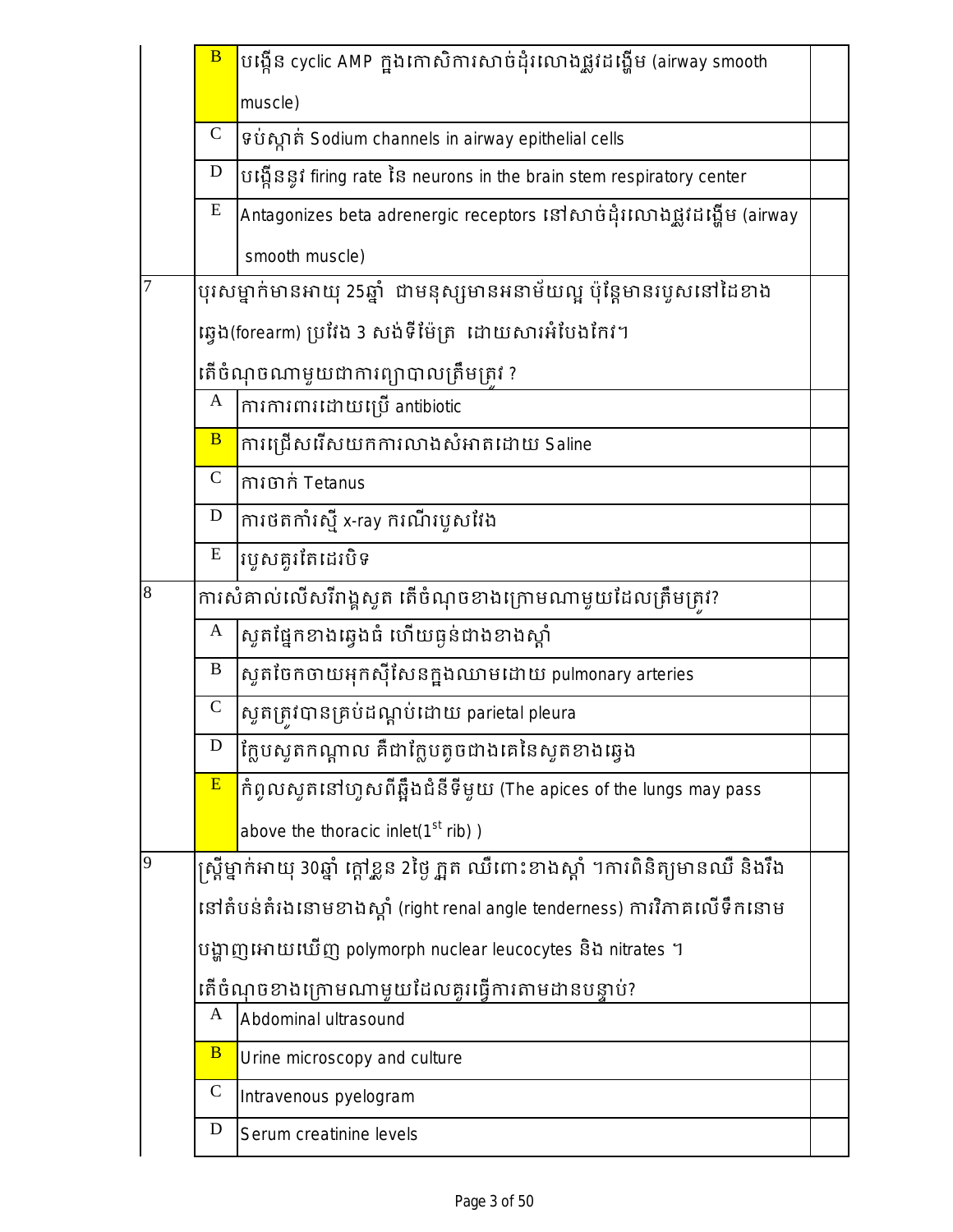|                                                  | E              | Cystourethroscopy                                                          |  |
|--------------------------------------------------|----------------|----------------------------------------------------------------------------|--|
| 10<br>តើខាងក្រោមណាមួយដែល Median nerve innervate? |                |                                                                            |  |
|                                                  | A              | សាច់ដុំទាំងអស់ដែលមានចលនានៅមេដៃ (All the muscles moving the                 |  |
|                                                  |                | thumb)                                                                     |  |
|                                                  | $\overline{B}$ | Opponens pollicis                                                          |  |
|                                                  | $\mathbf C$    | Adductor pollicis                                                          |  |
|                                                  | D              | ស្បែកនៅលើ dorsum នៃម្រាម ទី៥                                               |  |
|                                                  | E              | The medial two lumbricals                                                  |  |
| 11                                               |                | បុរសម្នាក់មានអាយុ 69ឆ្នាំ។ គាត់មកជួបវេជ្ជបណ្ឌិតដោយគាត់ ហើមភ្លាមៗនៅ         |  |
|                                                  |                | ជង្គង់ខាងស្ដាំ (acutely swollen right knee) ជារឿយៗគាត់តែងតែឈឺ (acute pain) |  |
|                                                  |                | ហើយ ហើម (swelling) នៅមេជើង កែងជើង របស់គាត់ជាង 10ឆ្នាំហើយ។                  |  |
|                                                  |                | ការតាមដានដំបូងដើម្បីកំណត់រោគវិនិច្ឆ័យរបស់គាត់គឺជាអ្វី?                     |  |
|                                                  |                |                                                                            |  |
|                                                  |                |                                                                            |  |
|                                                  | A              | ថតកាំរស្មីនៅជង្គង់ (x-ray of knee)                                         |  |
|                                                  | $\overline{B}$ | Microscopy of synovial fluid                                               |  |
|                                                  | $\mathbf C$    | Full Blood count                                                           |  |
|                                                  | D              | Serum uric acid                                                            |  |
|                                                  | ${\bf E}$      | MRI of the knee                                                            |  |
| 12                                               |                | ស្ត្រីម្នាក់អាយុ ៧៥ឆ្នាំ។ គាត់មានប្រវត្តិឈឺនៅជង្គង់ខាងឆ្វេង រយ:ពេល 6ខែមក   |  |
|                                                  |                | ហើយ ជាហេតុនាំអោយគាត់កាន់តែពិបាកក្នុងការដើរ ដែលពីមុនគាត់មិនធ្លាប់ឈឺ         |  |
|                                                  |                | បែបហ្នឹងទេ។ ក្រោយពីការពិនិត្យ យើញថាមានទឹកដក់បន្តិចបន្តួច (small effusion)  |  |
|                                                  |                | ហើយឮសូវ crepitus ពេលធ្វើចលនា។ BMI : 32 (Body mass index)។ អ្នកធ្វើរោគ      |  |
|                                                  |                | វិនិច្ឆ័យនៃការរលាកឆ្អឹងសន្លាក់ (Osteoarthritis)។                           |  |
|                                                  |                | <u> តើធំណធខាងកោមណាមយ ដែលមានសារៈសំខាន់កងការពណាល?</u>                        |  |
|                                                  | A              | Paracetamol                                                                |  |
|                                                  | B              | Non-steroid anti-inflammatory drugs                                        |  |
|                                                  | $\mathbf C$    | Arthroscopy plus lavage                                                    |  |
|                                                  | D              | Avoidances of walking                                                      |  |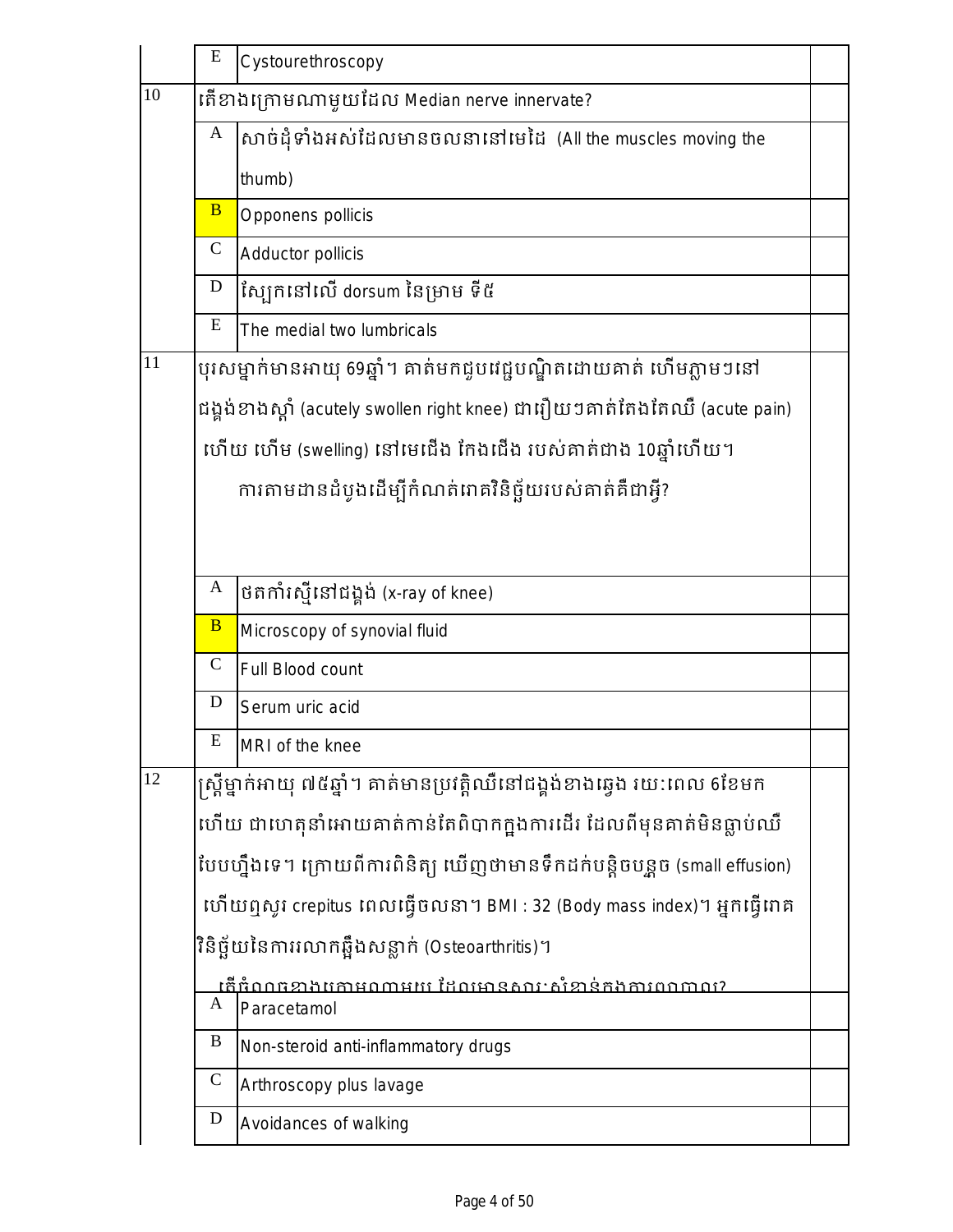|    | E                             | Weight loss                                                                  |  |  |  |
|----|-------------------------------|------------------------------------------------------------------------------|--|--|--|
| 13 |                               | ស្ត្រីម្នាក់អាយុ ៧៥ឆ្នាំ គាត់រលាកសន្លាក់ឆ្អឹង (osteoarthritis) ដោយទទួលបានការ |  |  |  |
|    |                               | ព្យាបាលដោយ Diclofenac ។                                                      |  |  |  |
|    |                               | តើក្នុងចំណុចខាងក្រោម ស្ថានភាពណាមួយដែលអ្នកជំងឺទទួលការព្យាបាលត្រឹម             |  |  |  |
|    | ត្រវ ជាមួយ Diclofenac sodium? |                                                                              |  |  |  |
|    | $\mathbf{A}$                  | វាទប់ទាំងពីរ cox l ហើយ cox ll Isoenzymes                                     |  |  |  |
|    | B                             | វាមិនមានឥទ្ធិពលលើ platelet aggregation ទេ                                    |  |  |  |
|    | $\mathsf{C}$                  | វាមិនកាត់បន្ថយនូវចរន្តឈាមតំរងនោម ក្នុងតំរងនោមធម្មតាទេ                        |  |  |  |
|    | $\mathbf D$                   | វាមិនជួយបំបាត់ការឈឺចាប់ទេ (no analgesic properties)                          |  |  |  |
|    | ${\bf E}$                     | វាមិនមានឥទ្ធិពលលើ Prostaglandin ក្នុងការការពារភ្នាសក្រពះទេ (gastric          |  |  |  |
|    |                               | mucosa)                                                                      |  |  |  |
| 14 |                               | ស្ត្រីម្នាក់អាយុ ២២ឆ្នាំ មានផ្ទៃពោះ ៦ខែ ដែលបានទទួលការចាក់ថ្នាំ (intravenous  |  |  |  |
|    |                               | drug user)។ តាមការវិភាគរកឃើញថា គាត់មានមេរោគថ្លើមប្រភេទ C                     |  |  |  |
|    |                               | (anti-hepatitis C virus) មេពាគរលាកថ្លើមប្រភេទ A និង B, HIV អត់មានទេ          |  |  |  |
|    | (negative)                    |                                                                              |  |  |  |
|    |                               | តើចំណុចខាងក្រោមណាមួយ ដែលល្អសំរាប់ការអោយដំបូន្មានដល់អ្នកជំងឺ                  |  |  |  |
|    | <u>ខា</u> ងពេី?               |                                                                              |  |  |  |
|    | A                             | ប្រឈមការឆ្លងមេរោគរលាកថ្លើម C ទៅទារកក្នុងផ្ទៃ លើសពី ៨០ភាគរយ                   |  |  |  |
|    | B                             | នាងគូរចាក់ថ្នាំបង្ការ (vaccinated) មេរោគរលាកថ្លើម A និង B                    |  |  |  |
|    | $\mathcal{C}$                 | នាងគួរទទួលយកការព្យាបាល                                                       |  |  |  |
|    | D                             | នាងអាចមានរោគសញ្ញាផ្សេងៗទៀតនៃការរលាកថ្លើម អំឡុ ងពេលមានផ្ទៃ                    |  |  |  |
|    |                               | ព្រោះ                                                                        |  |  |  |
|    | E                             | នាងគូរកាត់បន្ថយការញ៉ាំដាតិអាល់កុល                                            |  |  |  |
| 15 |                               | តើចំណុចណាមួយដែលជាសកម្មភាពផ្ទាល់នៃអរម៉ូន1.25 Dihydroxyvitamin D               |  |  |  |
|    |                               | ដែលសំខាន់បំផុត?                                                              |  |  |  |
|    | A                             | ការធ្លាក់ចុះនៃការស្របរបស់ឆ្អឹង (Decrease bone resorption)                    |  |  |  |
|    | $\, {\bf B}$                  | កាត់បន្ថយការបាត់បង់ phosphate តាមទឹកនោម (Reduce urine phosphate              |  |  |  |
|    |                               | losses)                                                                      |  |  |  |
|    | $\mathbf C$                   | កាត់បន្ថយការបាត់បង់ calcium តាមទឹកនោម (Reduce urine calcium losses)          |  |  |  |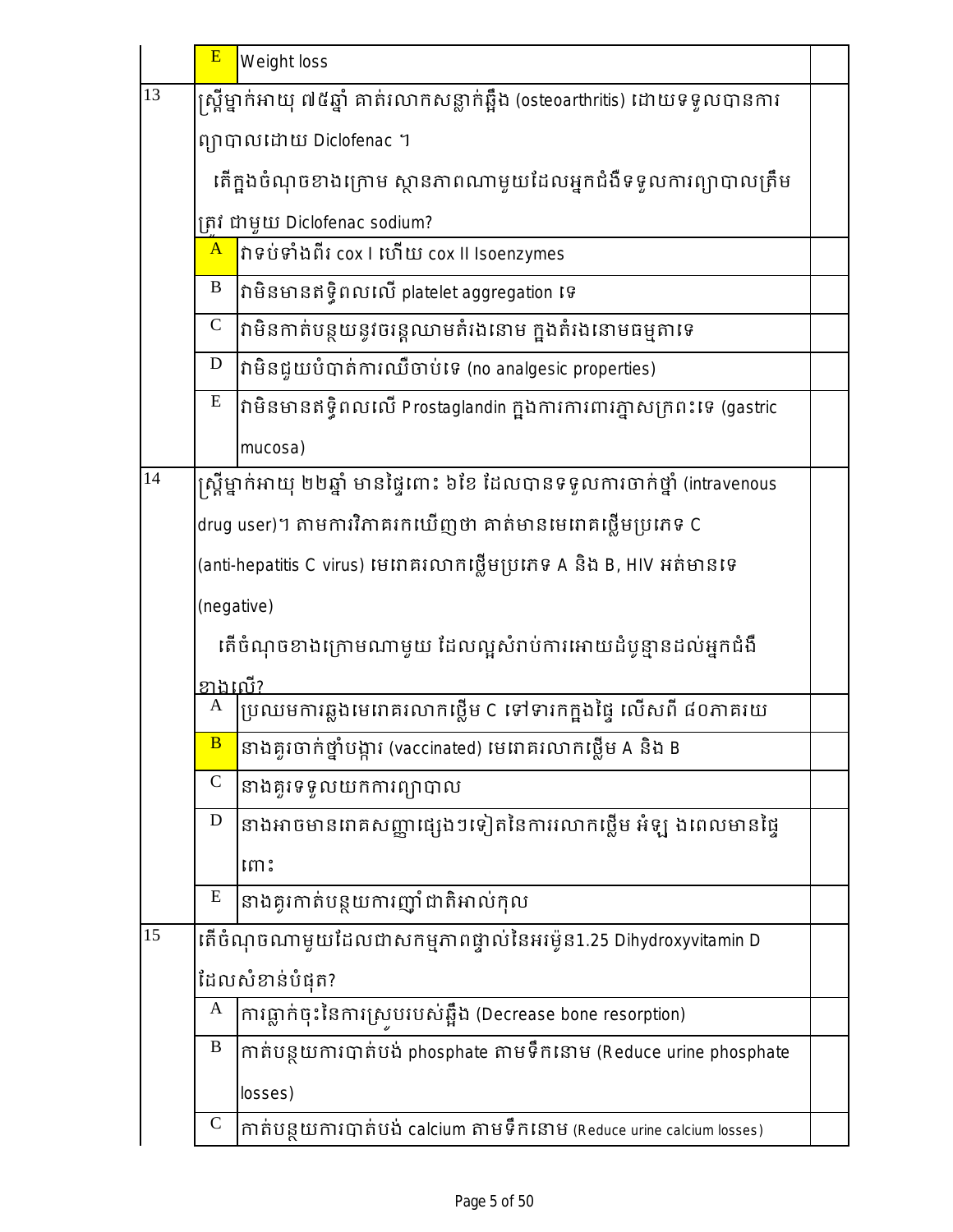|    | $\mathbf D$    | សមតុល្យភាពសកម្មភាពនៃ parathyroid hormone (Potentiate the action of           |  |
|----|----------------|------------------------------------------------------------------------------|--|
|    |                | parathyroid hormone)                                                         |  |
|    | E              | បង្កើននូវការស្រូប កាល់ស្ឃ៉ូម នៅប្រព័ន្ធរំលាយអាហារ (increase gut calcium      |  |
|    |                | absorption)                                                                  |  |
| 20 |                | បុរសម្នាក់អាយុ 28ឆ្នាំ ទទួលគ្រោះថ្នាក់ចរាចរណ៌ ។  គាត់ត្រវបានបញ្ជូនទៅមន្ទី    |  |
|    |                | ពេទ្យនៅក្បែរនោះ ដោយសារការប៉ះទង្គិចទៅលើពាក់កណ្តាលឆ្អឹងភ្លៅរបស់គាត់            |  |
|    |                | (bone protruding from a wound in his mid thigh)។ គាត់ត្រូវបានបញ្ហាលឈាមជា     |  |
|    |                | ច្រើនប្លោក (Multiple units of whole blood) ដើម្បីធ្វើការព្យាបាល។ 5សប្តាហ៍    |  |
|    |                | ក្រោយមក គាត់ឡើងលឿង។ គាត់ក៏បានធ្វើតេស្តឈាម ដើម្បីតាមដានការឡើង                 |  |
|    |                | លឿងរបស់គាត់។                                                                 |  |
|    |                | តើចំណុចណាមួយដែលសន្និដ្នានថាគាត់ឡើងលឿង ទាក់ទងនឹងការបញ្ហូល                     |  |
|    |                |                                                                              |  |
|    | A              | វត្តមាននៃ Anti-Hepatitis C virus antibody                                    |  |
|    | $\bf{B}$       | ការកើនឡើងនៃ Alanine amino-transferase                                        |  |
|    | $\overline{C}$ | វត្តមាននៃ Anti-Hepatitis B surface Antigen antibodies                        |  |
|    | D              | ការកើនឡើងនៃ gamma-glutamyl transferase                                       |  |
|    | E              | ការកើនឡើងនៃ aspartate amino-transferase                                      |  |
| 25 |                | បុរសម្នាក់អាយុ ៦៣ឆ្នាំ។ គាត់មានបញ្ហាចុះខ្សោយបេះដូងខាងឆ្វេង (left ventricular |  |
|    |                | failure) ជាហេតុនាំអោយមានបញ្ហាស្លោក សាច់ដុំបេះដូង (Myocardial infarct)។       |  |
|    |                | តើក្រុមថ្នាំខាងក្រោមណាមួយ ដែលជួយដល់អាយុជីវិតរបស់គាត់?                        |  |
|    |                |                                                                              |  |
|    | A              | Digoxin: បង្កើននូវកំលាំងនៃការកន្ត្រាក់បេះដូង                                 |  |
|    | $\overline{B}$ | ACE inhibitor: ទប់ស្កាត់ renin angiotensin                                   |  |
|    | $\mathsf{C}$   | Beta-adrenoreceptor agonist: បង្កើននូវការកន្ត្រាក់របស់បេះដូង                 |  |
|    | D              | Alpha-adrenoreceptor antagonist: បន្ថយនូវភាពស៊ាំរបស់សរសៃឈាម                  |  |
|    |                | (Reduce systemic vascular resistance)                                        |  |
|    | ${\bf E}$      | Diuretics: បន្ថយនូវ ventricular preload                                      |  |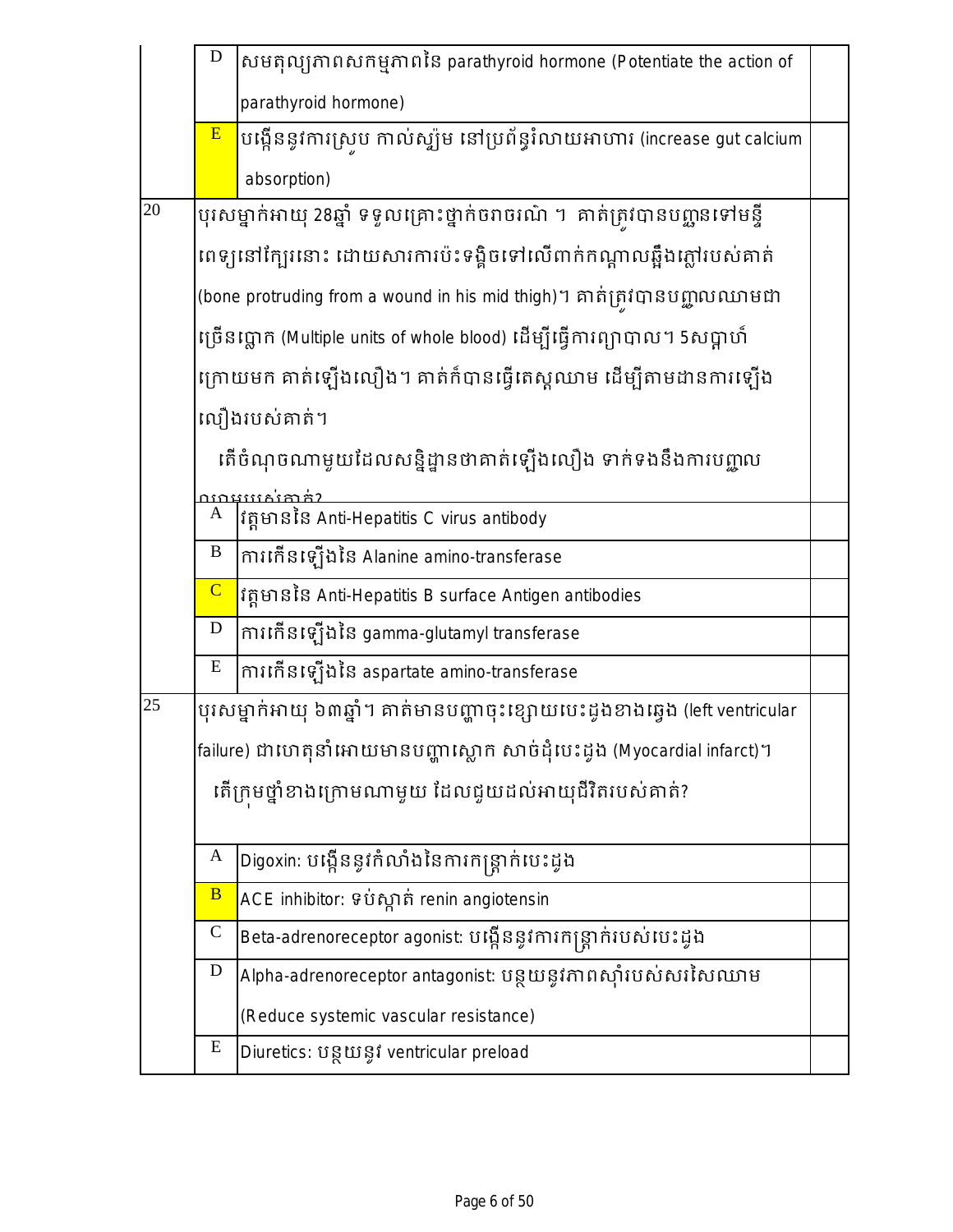| $\overline{26}$ | ដើម្បីធ្វើការពិនិត្យទៅលើសរសៃឈាម - បេះដូង (cardiovascular examination) |                                                                               |  |  |  |
|-----------------|-----------------------------------------------------------------------|-------------------------------------------------------------------------------|--|--|--|
|                 |                                                                       | តើជាធម្មតាការស្ទាប apex នៃបេះដូងនៅកន្លែងណា                                    |  |  |  |
|                 | (Normal apex beat be palpated) ?                                      |                                                                               |  |  |  |
|                 | A                                                                     | ចន្លោះឆ្អឹងជំនី ទី5 ផ្នែកខាងឆ្វេង មុខខ្សែបន្ទាត់នៃក្លៀក (Left 5th intercostal |  |  |  |
|                 |                                                                       | space, interior axillary line)                                                |  |  |  |
|                 | $\overline{B}$                                                        | ចន្លោះឆ្អឹងជំនី ទី5 ផ្នែកខាងឆ្វេង ពាក់កណ្តាលបន្ទាត់ឆ្អឹងដងកាំបិត (Left 5th    |  |  |  |
|                 |                                                                       | intercostal space, mid clavicle line)                                         |  |  |  |
|                 | $\mathbf C$                                                           | ចន្លោះឆ្អឹងជំនី ទី6 ផ្នែកខាងឆ្វេង ពាក់កណ្តាលបន្ទាត់ឆ្អឹងដងកាំបិត (Left 6th    |  |  |  |
|                 |                                                                       | intercostal space, mid clavicle line)                                         |  |  |  |
|                 | $\mathbf D$                                                           | ចន្លោះឆ្អឹងជំនី ទី6 ផ្នែកខាងឆ្វេង មុខខ្សែបន្ទាត់នៃក្លៀក (Left 6th intercostal |  |  |  |
|                 |                                                                       | space, interior axillary line)                                                |  |  |  |
|                 | ${\bf E}$                                                             | តែមខាងលើនៃឆ្អឹងសន្ទុះទ្រុងខាងឆ្វេង ចន្លោះឆ្អឹងជំនី ទី5 (Left parasternal      |  |  |  |
|                 |                                                                       | edge, 5th intercostal space)                                                  |  |  |  |
| 27              |                                                                       | បុរសម្នាក់អាយុ 53ឆ្នាំ  ។ ធ្វើការនៅក្នុងការិយាល័យ ហើយសំពាធឈាមរបស់គាត់         |  |  |  |
|                 |                                                                       | 150/95 mmHg 1                                                                 |  |  |  |
|                 |                                                                       | តើចំណុចខាងក្រោមណាមួយដែលជាមូលហេតុចំបងនៃបញ្ហាខាងលើ?                             |  |  |  |
|                 | $\mathbf{A}$                                                          | មុខងារតំរងនោមធម្មតា (Normal Renal Function)                                   |  |  |  |
|                 | $\, {\bf B}$                                                          | នោមតិច(oligury)                                                               |  |  |  |
|                 | $\mathsf{C}$                                                          | មានការកើនឡើងនូវកំរិត ACTH (elevated adrenrocorticotropic hormone              |  |  |  |
|                 |                                                                       | level)                                                                        |  |  |  |
|                 | D                                                                     | មានការកើនឡើងនូវកំរិត adrenaline                                               |  |  |  |
|                 | E                                                                     | មានការកើនឡើងនូវកំរិត Noradrenaline                                            |  |  |  |
| 28              |                                                                       | ក្នុងការប្រើប្រាស់ Paracetamol លើសកំរិត (Paracetamol overdose ) តើចម្លើយ      |  |  |  |
|                 | ណាមួយខាងក្រោម ដែលត្រឹមត្រវក្នុងការព្យាបាល ?                           |                                                                               |  |  |  |
|                 | A                                                                     | Activated charcoal                                                            |  |  |  |
|                 | $\bf{B}$                                                              | Naloxone                                                                      |  |  |  |
|                 | $\mathcal{C}$                                                         | Celecoxib                                                                     |  |  |  |
|                 | D                                                                     | Furosemide                                                                    |  |  |  |
|                 | E                                                                     | N-acetyl cysteine                                                             |  |  |  |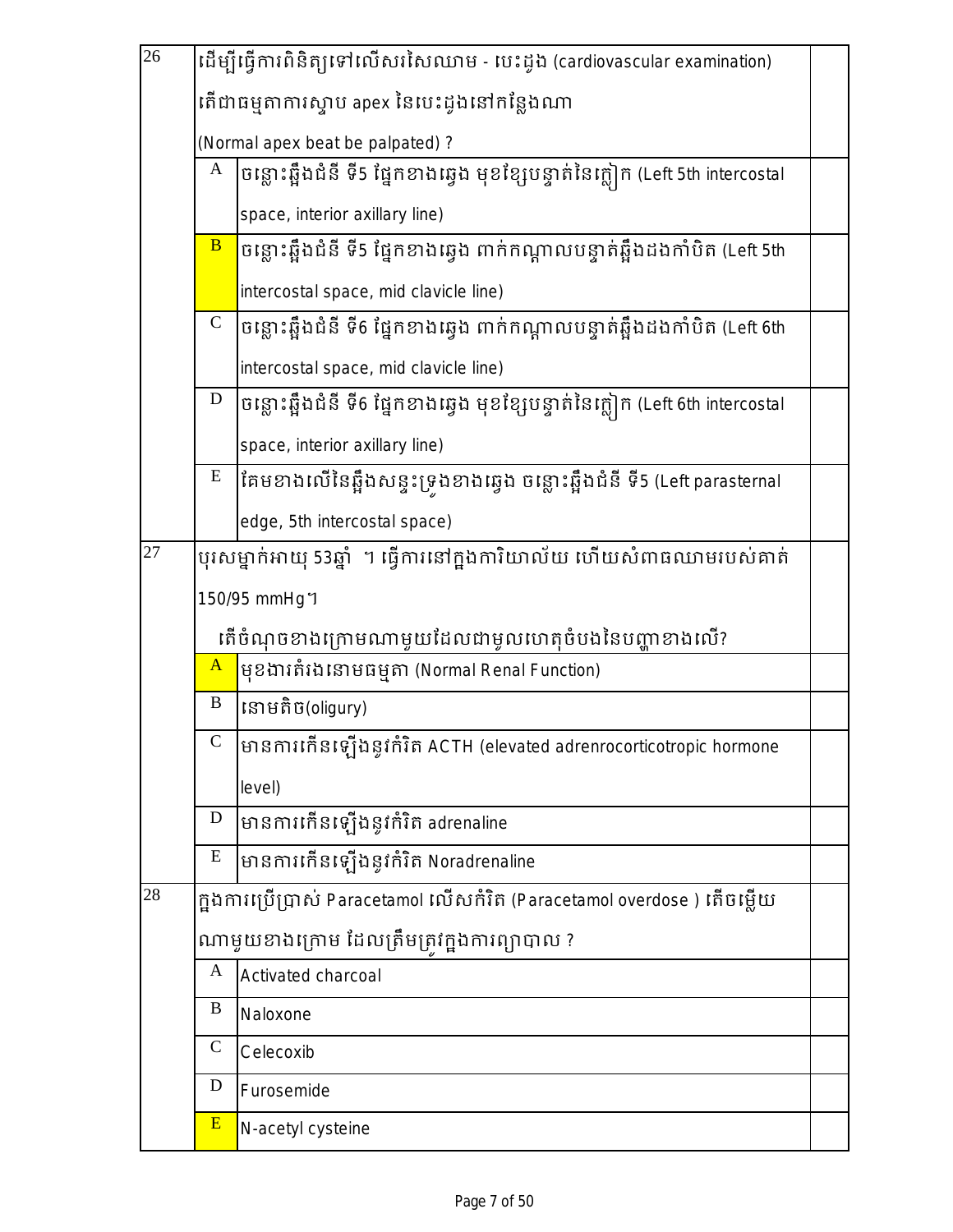| 29              |                | តើចំណុចណាមួយខាងក្រោម ដែលជារចនាសម្ព័ន្ធនៃប្រភព cranial nerves IX , X ,             |  |
|-----------------|----------------|-----------------------------------------------------------------------------------|--|
|                 | XII?           |                                                                                   |  |
|                 | $\mathbf{A}$   | Midbrain                                                                          |  |
|                 | $\bf{B}$       | Pons                                                                              |  |
|                 | $\overline{C}$ | Medulla                                                                           |  |
|                 | D              | Thalamus                                                                          |  |
|                 | E              | Spinal cord                                                                       |  |
| 30              |                | តើចំណុចណាមួយខាងក្រោម ដែលបញ្ជាក់ពីស្ថានភាពពិតរបស់គ្រោងឆ្អឹង<br>អ                   |  |
|                 |                | <b>i:</b> យរ៉: (skeleton)?                                                        |  |
|                 | A              | ឆ្អឹង Ulnar គឺនៅខាងក្រៅនៃឆ្អឹង Radius                                             |  |
|                 | B              | Metacarpals ត្រូវបានរាប់ពី 1 ដល់ 5 គិតពីខាង Medial                                |  |
|                 | $\overline{C}$ | Metatarsals ត្រូវបានរាប់ពី 1 ដល់ 5 គិតពីខាង Medial                                |  |
|                 | $\mathbf D$    | មានឆ្អឹង 14 (phalanges) នៅក្នុងដៃ និង 13 (phalanges) នៅក្នុងជើង                   |  |
|                 | E              | សន្លាក់គូយដៃ (elbow joint) គឺជាសន្លាក់រវាងឆ្អឹងពីរ (articulation between          |  |
|                 |                | two bones)                                                                        |  |
| $\overline{31}$ |                | ស្ត្រីម្នាក់អាយុ 31ឆ្នាំ  នោមច្រើន (polyuria)។ ការធ្វើរោគវិនិច្ឆ័យ គាត់មានជំងឺទឹក |  |
|                 |                | នោមផ្អែមជា Diabetes mellitus ។ កំរិតជាតិស្ករ 24 mmol/L។                           |  |
|                 |                | តើចំណុចណាមួយខាងក្រោម ដែលចំបងជាងគេ (strongest) ដែលទាមទារអោ                         |  |
|                 |                | យធ្វើការព្យាបាល Insulin ជាបន្ទាន់ (Treatment immediately)?                        |  |
|                 | A              | កំរិតជាតិស្កររបស់គាត់ឡើងខ្ពស់                                                     |  |
|                 | B              | អាយុរបស់គាត់                                                                      |  |
|                 | $\mathbf C$    | រោគសញ្ញារបស់គាត់ជាមួយកំរិតជាតិស្ករខ្ពស់ (symptomatic hyperglycaemia)              |  |
|                 |                |                                                                                   |  |
|                 | $\mathbf{D}$   | មាន ketones នៅក្នុងឈាម (Moderate blood ketones)                                   |  |
|                 | E              | មានផ្សិតនៅទ្វារមាស (Vaginal candidiasis)                                          |  |
| 34              |                | តើចំណុចណាមូយដែលត្រឹមត្រូវដើម្បីធ្វើការវះកាត់ព្យាបាលចំពោះមហារីក                    |  |
|                 |                | rm:រៀនធំ (colorectal cancer)?                                                     |  |
|                 | A              | Adjuvant therapy ត្រូវបានអនុវត្តន៍លើអ្នកជំងឺទាំងអស់ដែលមានជំងឺមហារីក               |  |
|                 |                | rm: រៀនធំ (colorectal cancer)                                                     |  |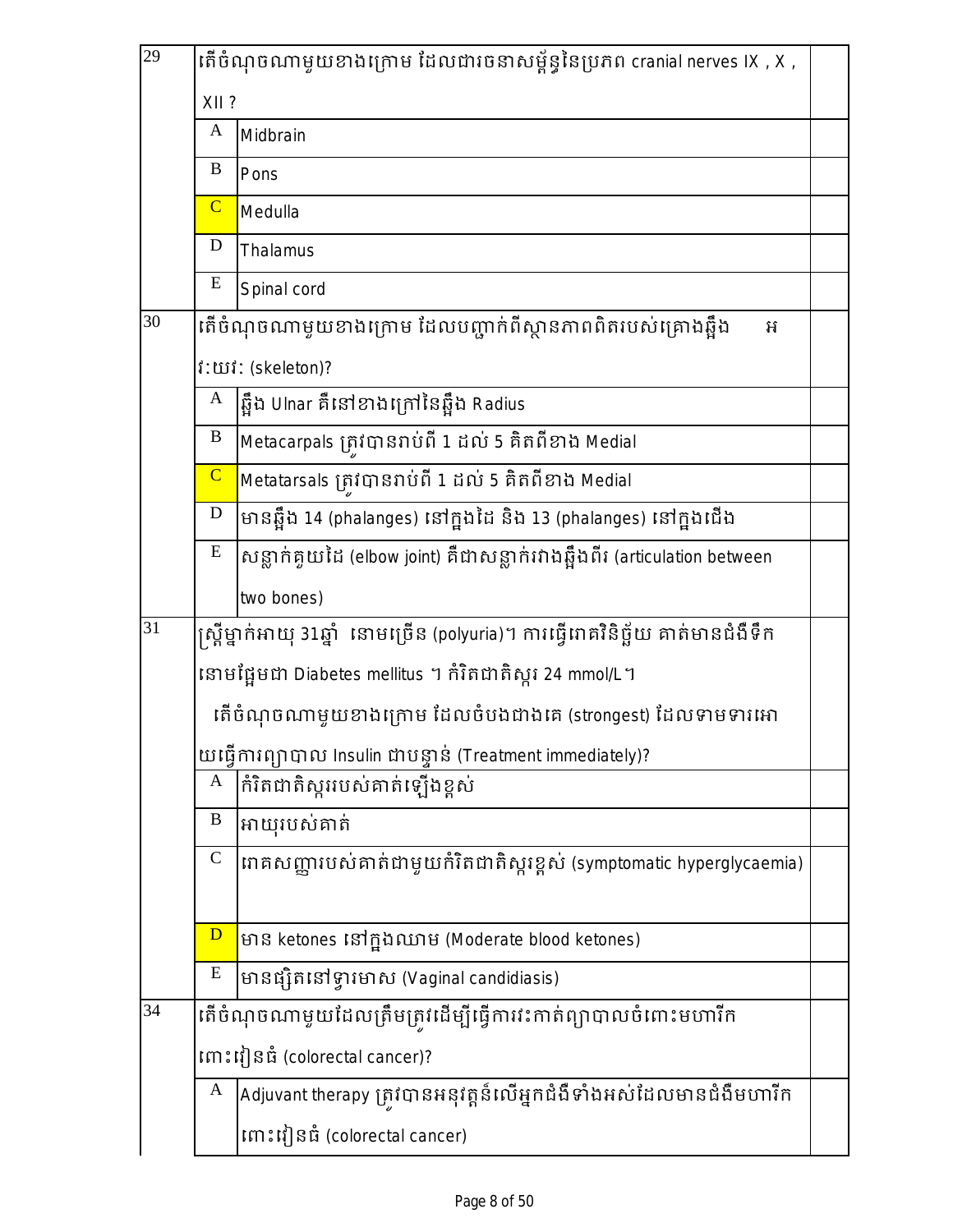|                 | $\overline{B}$ | គោលបំណងនៃ Adjuvant therapy ដើម្បីបង្កើតឪកាសនៃការជាសះស្បើយ              |  |
|-----------------|----------------|------------------------------------------------------------------------|--|
|                 |                | (improve the chances of cure)                                          |  |
|                 | $\mathsf C$    | Adjuvant radiotherapy គឺត្រូវបានអនុវត្តន៍សំរាប់អ្នកជំងឺមហារីកពោះវៀន    |  |
|                 | $\mathbf D$    | Adjuvant chemotherapy សំរាប់ជំងឺមហារីកពោះវៀនគូរតែបន្តយ៉ាងហោច           |  |
|                 |                | ណាស់ 12ខែ                                                              |  |
|                 | E              | Adjuvant chemotherapy គឺមិនសមស្របសំរាប់ព្យាបាលអ្នកជំងឺដែលមាន           |  |
|                 |                | អាយុលើសពី 65ឆ្នាំទេ                                                    |  |
| $\overline{35}$ |                | តើចំណុចខាងក្រោមណាមួយ ជាផ្នែកសរីរាង្គរបស់បំពង់ខ្យល់ (Laryngeal          |  |
|                 |                | prominence (Adam's apple) នៅផ្នែកនៃកក(neck)?                           |  |
|                 | A              | Epiglottis                                                             |  |
|                 | B              | Hyoid bone                                                             |  |
|                 | $\overline{C}$ | Thyroid cartilage                                                      |  |
|                 | $\mathbf D$    | Cricoid cartilage                                                      |  |
|                 | E              | Thyroid gland                                                          |  |
| 36              |                | តើចំណុចណាមួយខាងក្រោម ដែលសំខាន់ជាងគេក្នុងការប្រើថ្នាំបំបាត់ការឈឺចាប់    |  |
|                 |                | (Opium) ក្រោយពីការវះកាត់បើកពោះដល់អ្នកជំងឺ (Post-operative opioid       |  |
|                 |                | requirements of a patient undergoing a laparotomy)?                    |  |
|                 | A              | ទំងន់របស់អ្នកជំងឺ                                                      |  |
|                 | B              | ការសន្និដ្នានដុំសាច់របស់អ្នកដំងឺ(estimated lean body mass of patient)  |  |
|                 | $\mathcal{C}$  | រភទរបស់អ្នកជំងឺ                                                        |  |
|                 | $\overline{D}$ | អាយុរបស់អ្នកជំងឺ                                                       |  |
|                 | E              | ទំហំនៃការវះកាត់(Magnitude of the surgery)                              |  |
| 37              |                | ស្ត្រីម្នាក់អាយុ 55ឆ្នាំ។ គាត់សំរាកនៅអាគារសង្គ្រោះបន្ទាន់រយ:ពេល 24ម៉ោង |  |
|                 |                | ដោយគាត់ឈឺចុកនៅពោះផ្នែកខាងស្តាំខាងលើ (Right upper quadrant pain) ទឹក    |  |
|                 |                | នោមលឿងចាស់ (passing dark coloured urine) ហើយថង់ទឹកប្រម៉ាត់ (bile duct) |  |
|                 |                | រីកធំប្រវែង 1.5 សង់ទីម៉ែត្រ។                                           |  |
|                 |                | តើចំណុចខាងក្រោមណាមួយជាការធ្វើរោគវិនិច្ឆ័យចំពោះករណីខាងលើ?               |  |
|                 | A              | Acute appendicitis                                                     |  |
|                 | B              | Acute pancreatitis                                                     |  |